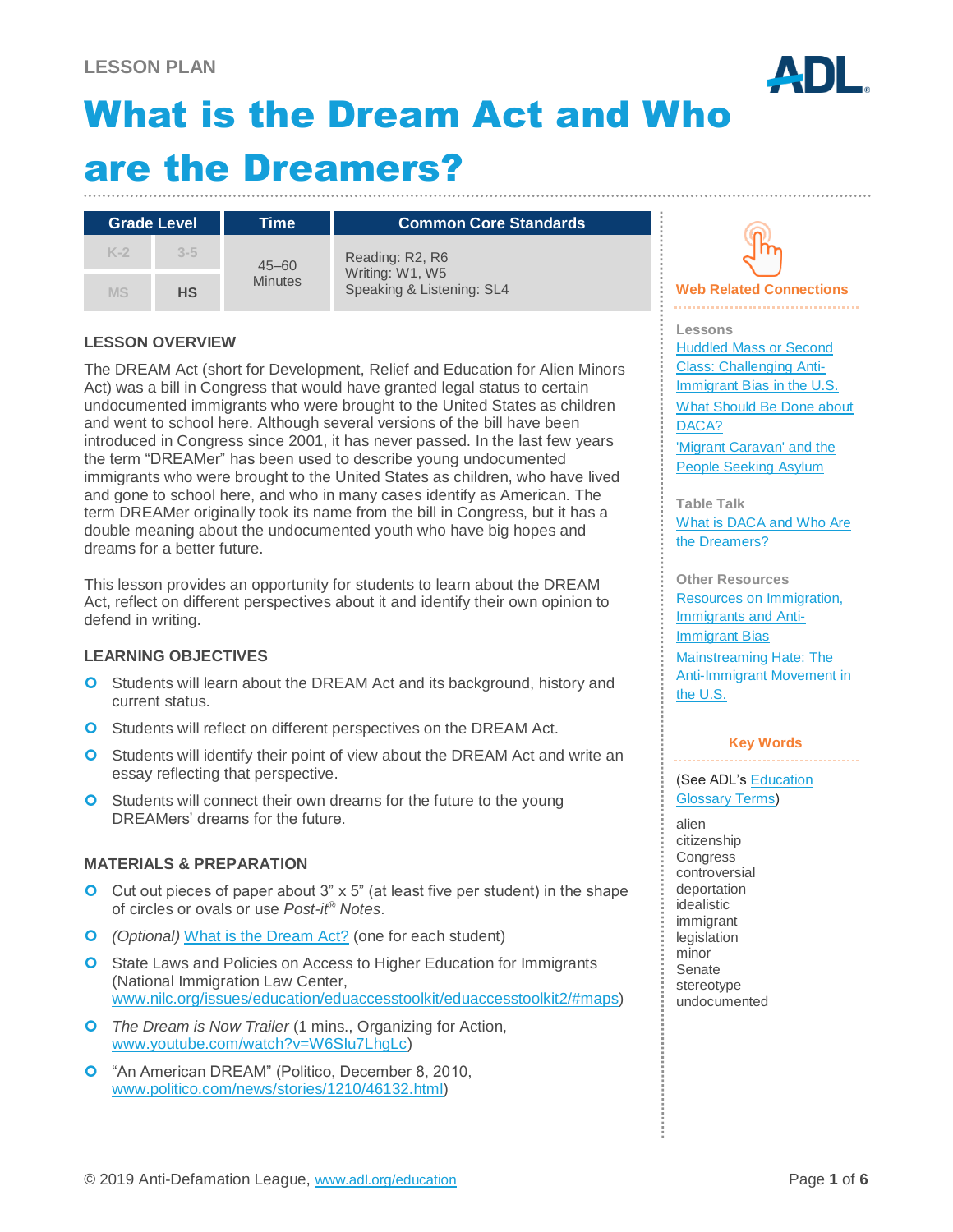- "Why I Oppose the Dream Act" (*The Daily Caller,* December 20, 2010, [http://dailycaller.com/2010/12/20/why](http://dailycaller.com/2010/12/20/why-i-oppose-the-dream-act/)[i-oppose-the-dream-act/\)](http://dailycaller.com/2010/12/20/why-i-oppose-the-dream-act/)
- Paper or *Post-it® Notes* (at least five per student), approximately 3" x 5"

#### **PROCEDURES**

[**NOTE:** It is important to reflect on and consider that you may have students in your classroom who are immigrants, undocumented immigrants or have family members who are undocumented immigrants. Be prepared and sensitive to those students, taking into consideration the extent to which they are a minority or majority of your classroom and plan accordingly. Further, it is possible that if the student has not shared this previously, she or he may disclose it during the course of the lesson. That information should only come from the student directly and be aware that young people do not always feel comfortable sharing this information with other people. If you have students in your class who fit into either of these categories and actually want to discuss their situations, talk with them in advance and figure out a way they can discuss this topic while feeling comfortable and safe.

When you introduce the vocabulary for this lesson, explain to students that sometimes terms such as "illegal" alien," "illegal immigrant," or just "illegal" are used to describe undocumented immigrants. This language is offensive because the words dehumanize the person. When a term such as "illegal" is used to describe a person, it sounds like one is saying that individual is unlawful or illegal, as opposed to the actions the person has taken. Even people who are convicted of crimes in the U.S. are not labeled "illegals." The term "illegal immigrant" was first used in 1939 as a slur by the British toward Jews who were fleeing the Nazis and entering Palestine without authorization. Holocaust survivor and Nobel Peace Prize winner Elie Wiesel said that "no human being is illegal."]

#### **Warm Up: My Dreams**

- 1. Distribute the pieces of paper prepared in advance or Post-it® Notes, at least five per student, to each student. Explain to students that you will be asking them to respond to questions about their dreams for the future. As you read the questions aloud, instruct them to write their answers on the pieces of paper. There are more questions than pieces of paper so students should choose which ones are most important to put on the papers. They can also jot down notes as they reflect on the questions and transfer their notes to the pieces of paper later.
- 2. Ask students the following questions:
	- **O** What are your dreams for the future?
	- **O** Where do you hope to live when you graduate from high school? In your twenties?
	- O Do you want to go to college? What would you like to study in college?
	- **O** Are you interested in joining the armed services?
	- What jobs and careers interest you? What kind of job do you think you might want?
	- **O** Do you want to get married and have children?
	- O What do you hope to be doing when you are 20, 25, 30....?
	- O Do you want to live in a city, the country, a small town or the suburbs?
	- **O** What will your house or apartment look like?
- 3. After going through the questions, have students share their responses for each question by either stating them out loud, or posting them on the wall or both. After extensive sharing, ask: *What do you notice about everyone's dreams? How would you feel if there was something getting in the way of you working towards your dreams?*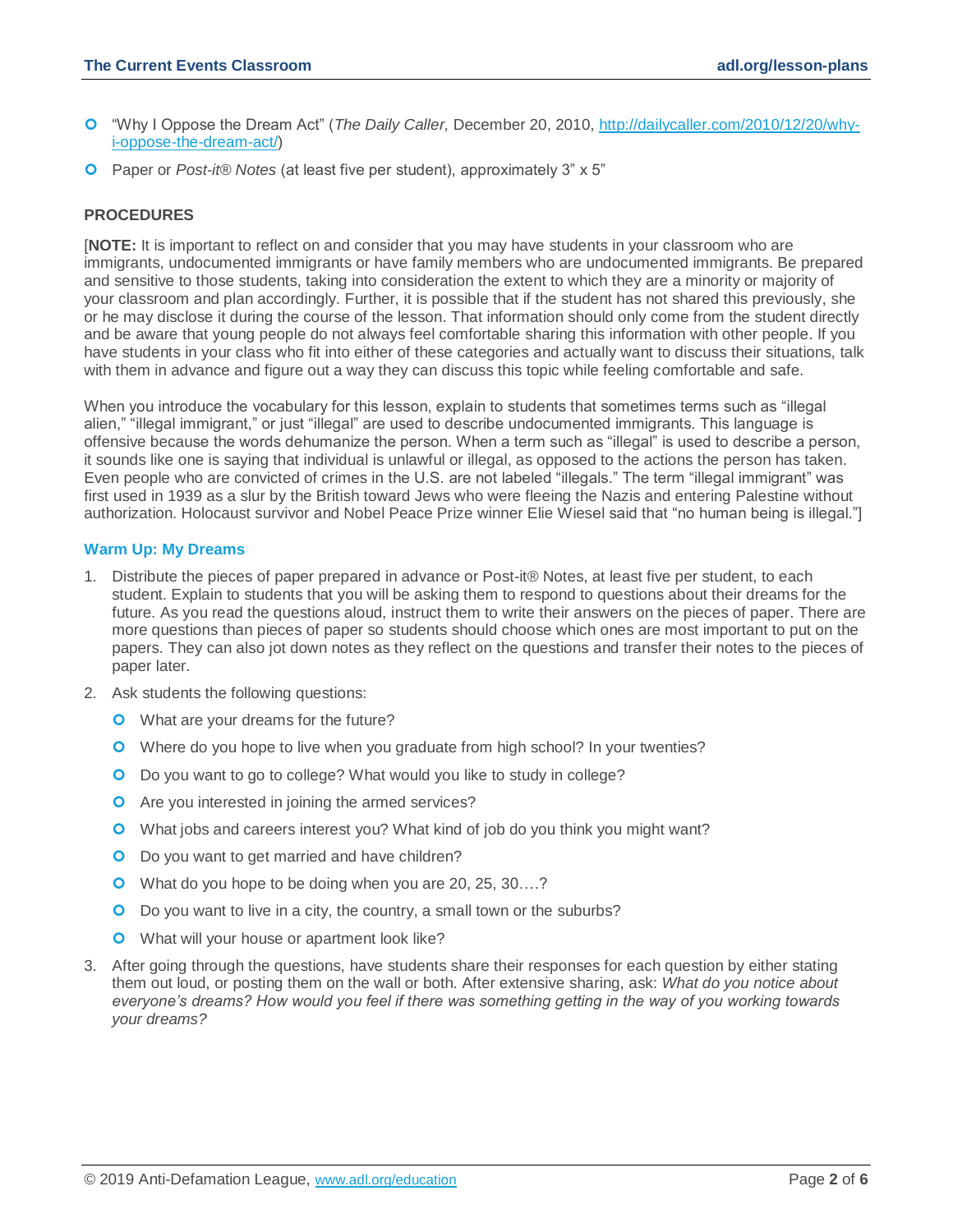#### **Information Sharing**

- 1. Ask students: *Has anyone heard of the DREAM Act?* If students do not know, ask what they think it might be.
- 2. Tell students that the DREAM stands for "Development, Relief, and Education for Alien Minors." The Act part of DREAM Act means it is a bill, legislation or a law. Ask if they can infer what the bill is about based upon the description.
- 3. Provide basic background information using What is the Dream Act? You can either share this information with students verbally or distribute handout and have them read it.

### **Video Viewing**

- 1. Show the video *[The Dream is Now](https://www.youtube.com/watch?v=W6SIu7LhgLc)*.
- 2. Engage students in a whole group discussion by asking these questions.
	- **O** How did you feel while watching the video?
	- Who are the DREAMers and why are they called "DREAMers?"
	- **O** What does it mean to "step out of the shadows?"
	- Why was it important for the DREAMers to state their names out loud and in public?
	- **O** Why do some young people in this situation keep their status private?
	- **O** Reflecting on your own dreams discussed at the beginning of the lesson, how do you feel about the dreams identified by the young people in the video?

#### **Reading Activity: Different Perspectives on the Dream Act**

- 1. Students will read two articles with different perspectives on the DREAM Act. Divide the following two articles evenly between the students, assigning Article 1 to half the class and Article 2 to the other half:
	- **O** Article 1: ["An American DREAM"](http://www.politico.com/news/stories/1210/46132.html) by Tim Kaine
	- **O** Article 2:" [Why I Oppose the DREAM Act"](http://dailycaller.com/2010/12/20/why-i-oppose-the-dream-act/) by Natasha Mayer
- 2. Allow students 10–15 minutes to silently read their articles. You may also give the reading assignment for homework and resume the lesson the next day. Instruct students to take notes on important points in their articles and pay attention to the tone and strategies used to make their point. After reading the articles, have each group of students share information about their article, the points raised and the perspective of the writer. As one group presents, the rest of the students should take notes on the points raised in the article.
- 3. Engage students in a whole group discussion by asking:
	- **O** How did the point of view of the writer shape the article?
	- What new information did you learn by reading your article and hearing about the other one?
	- What specific strategies did the writer use to convey their point of view?
	- **O** What evidence did the article present?
	- O Did your position shift as a result of hearing different perspectives on the topic?
	- **O** What more do you want to know?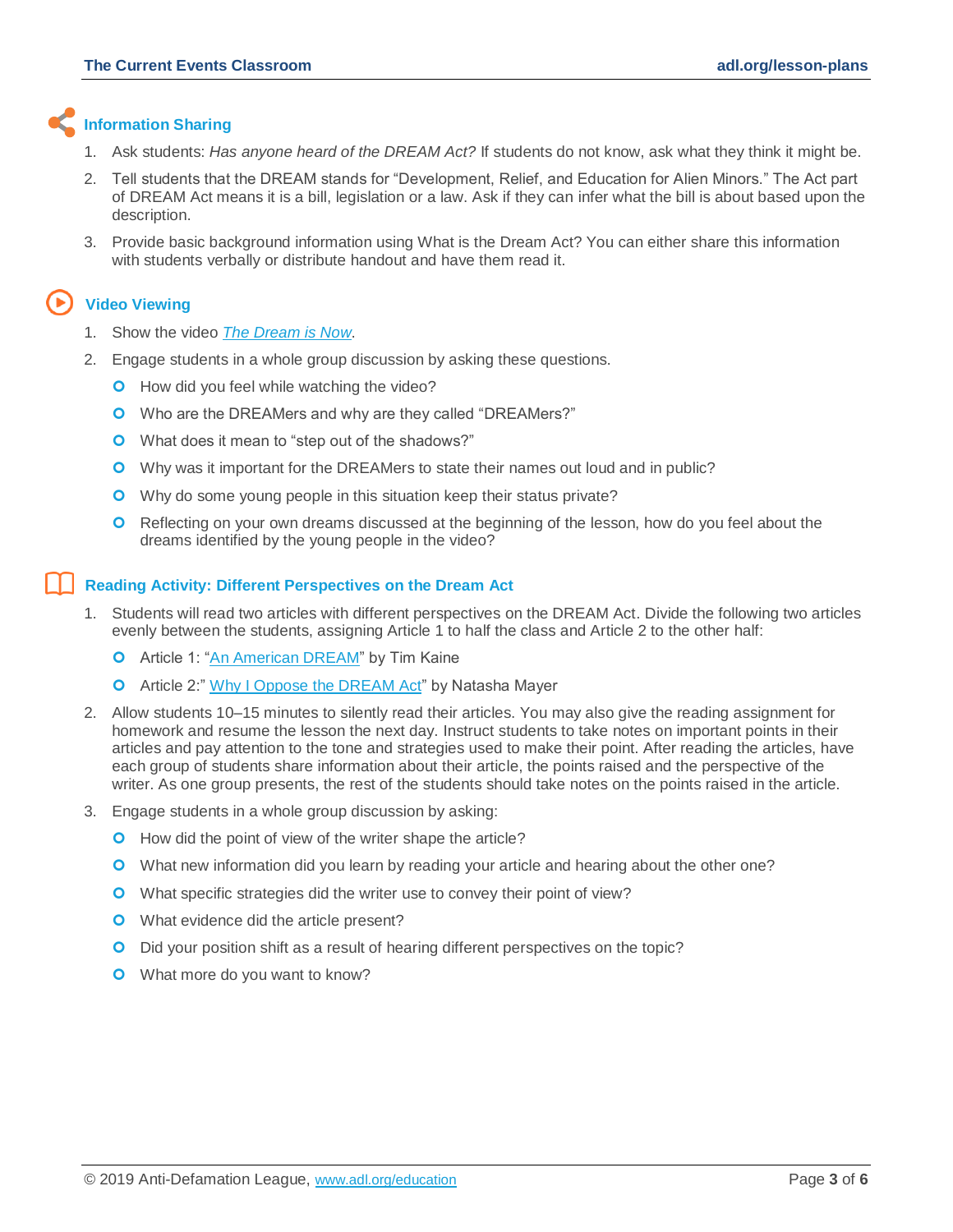#### **Writing Activity**

1. Tell students they will now write their own essays about the DREAM Act and the essay should reflect their particular point of view. This can be assigned for homework or class time can be used to write, conference, edit and complete a final draft. Students should use information from the articles read in class and, if the essay is assigned for homework, they can collect and analyze additional evidence.

**NOTE:** It is important to emphasize to students that in order to create a thoughtful argumentative piece of writing, their essays should consist of evidence to support their position. This evidence should include data, statistics and/or stories. Be aware of and directly address the potential for anti-immigrant stereotyping in their essays. Review the definition of stereotype, which is "an oversimplified generalization about a person or group of people without regard for individual differences. Even seemingly positive stereotypes that link a person or group to a specific positive trait can have negative consequences." Ask for examples of stereotypes and specifically stereotypes about immigrants and/or undocumented immigrants (e.g., taking jobs from Americans, don't pay taxes, don't contribute to society). Make it clear to your students that any stereotyping of immigrants is unacceptable. They should only use evidence-based arguments and stories.

- 2. Their essays should be five paragraphs and one to two pages in length, and include:
	- **O** Their stated position
	- **O** Description of different positions of the issue
	- Evidence that supports their position (including quotes, background information, stories, statistics, etc.)
	- **O** Summary of their position re-stated
- 3. Explain to students that using real life stories and anecdotes is an effective way to begin an op-ed or bring it to life later in the essay. Explain that an **op-ed** is an essay in a newspaper, magazine or online that gives the opinion of the writer and is usually about major news events and current topics. Encourage them to use DREAMers' stories (see "Additional Reading and Resources").
- 4. After the students have completed their essays, ask for volunteers to read them aloud. Consider publishing them on a class blog about the DREAM Act, send them in to a local newspaper as an op-ed or re-write them as letters to their state or federal elected officials or as a Letter to the Editor for their local newspaper.

#### **Closing**

Have students complete the following sentence and state out loud: One thing I learned or re-learned about the DREAM Act is

#### **ADDITIONAL READING AND RESOURCES**

- **O** [United We Dream](http://unitedwedream.org/)
- ["77,000 cases involving migrant kids are stuck in limbo. Splitting up families will make it worse.](https://www.politico.com/interactives/2018/immigration-zero-tolerance-children-families-limbo/)" (Politico, June 2, 2018)
- O [Deferred Action for Childhood Arrivals](https://www.uscis.gov/humanitarian/deferred-action-childhood-arrivals-response-january-2018-preliminary-injunction) (U.S. Department of Homeland Security)
- <sup>o</sup> ["Amid Court Challenges, Here's What Will Happen If DACA Ends"](https://www.americanprogress.org/issues/immigration/news/2018/08/15/454798/amid-court-challenges-heres-will-happen-daca-ends/) (Center for American Progress, August 15, 2018)
- [The DREAM Act by the Numbers](http://www.americanprogress.org/issues/immigration/news/2010/12/17/8845/the-dream-act-by-the-numbers/) (Center for American Progress, December 17, 2010)
- $\Omega$  "In 116<sup>th</sup> [Congress, at least 13% of lawmakers are immigrants or the children of immigrants"](http://www.pewresearch.org/fact-tank/2019/01/24/in-116th-congress-at-least-13-of-lawmakers-are-immigrants-or-the-children-of-immigrants/) (Pew Research Center, January 24, 2019)
- [A Nation of Immigrants](http://www.pewhispanic.org/2013/01/29/a-nation-of-immigrants/) (Pew Research Hispanic Trends Project, January 29, 2013)
- **O** [The DREAM Act](http://www.immigrationpolicy.org/just-facts/dream-act#fail) (American Immigration Council)
- **O** [The Economic Benefits of Passing the Dream Act](https://www.americanprogress.org/issues/immigration/reports/2017/09/18/439134/economic-benefits-passing-dream-act/) (Center for American Progress, September 18, 2017)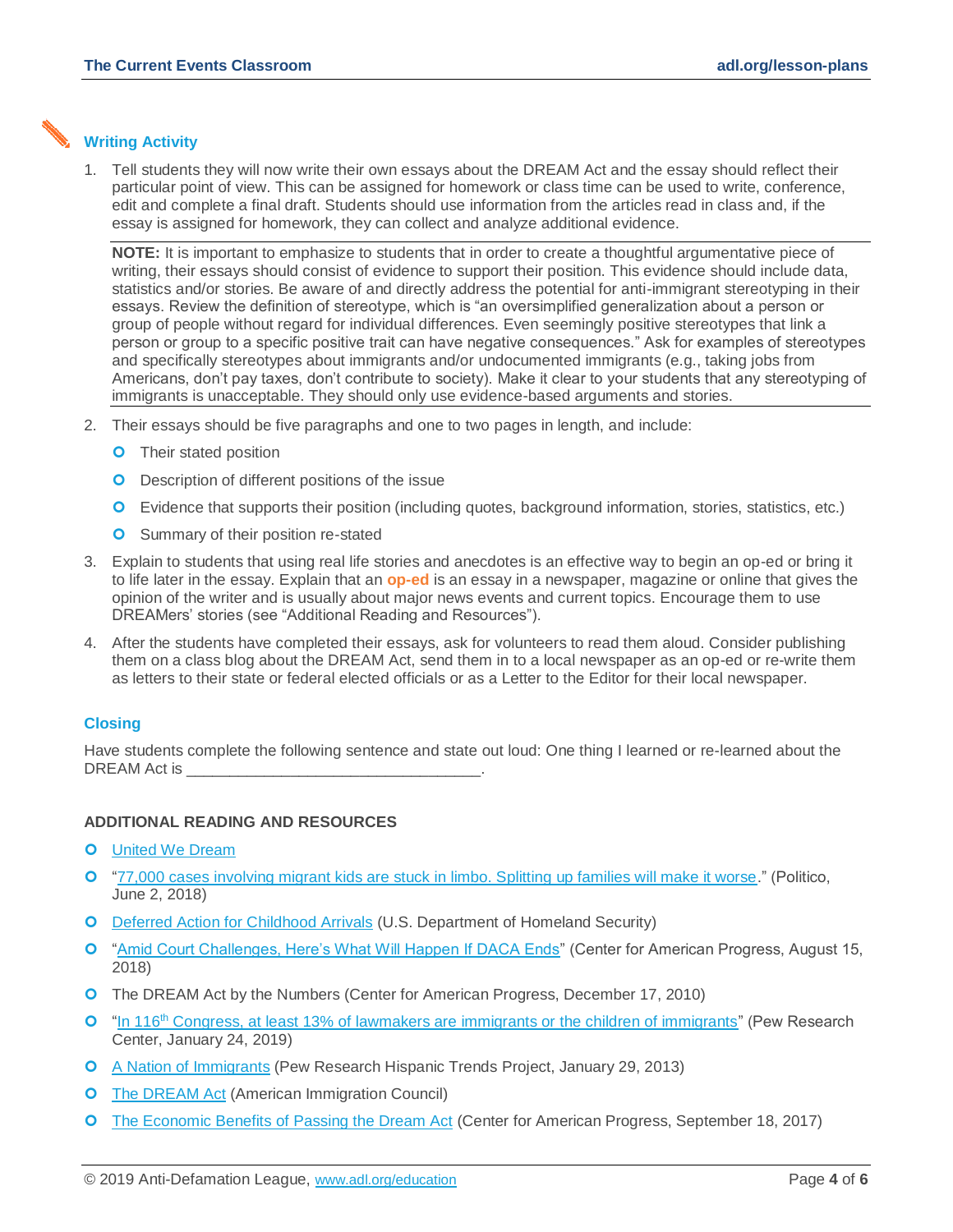- ["Are DACA and the Dream Act Good for America?"](https://www.procon.org/headline.php?headlineID=005384) (ProCon.org, February 23, 2018)
- **O** [Books about Immigrants](https://www.adl.org/education-and-resources/resources-for-educators-parents-families/childrens-literature?tid%5b207%5d=207) (ADL)

#### **DREAMers Stories**

- **O** [The Dream is Now Stories](http://www.thedreamisnow.org/stories) (The Dream is Now Org)
- [My Life as an Undocumented Immigrant](http://www.nytimes.com/2011/06/26/magazine/my-life-as-an-undocumented-immigrant.html?pagewanted=all&_r=0) (*The New York Times,* June 22, 2011)
- [The Dreamers' dreams: Young immigrants tell their stories](http://www.theguardian.com/world/interactive/2012/jul/12/dreamers-dreams-young-immigrants-interactive) (*The Guardian,* July 12, 2012)
- **O** [LGBT DREAMers' Stories](http://lgbtdreamersstories.com/) (National Center for Lesbian Rights)
- ["10 Dreamers' Stories You Should Know"](http://www.huffingtonpost.com/2013/11/18/dreamers-stories_n_4296012.html) (*Huffington Post,* November 18, 2013)
- **O** [DACA Stories](https://www.youtube.com/watch?v=M2U-qzxBgCo&list=PL7FWr6whNWmixOpDPUupxVLFiYB3tTgev) (Mother Jones YouTube Channel)
- **O** [Stories in Defense of Deferred Action for Childhood Arrivals](https://www.nilc.org/issues/daca/daca-fifth-anniversary-stories/) (National Immigration Law Center)

## **Common Core Standards**

#### CONTENT AREA/STANDARD

Reading

R2: Determine central ideas or themes of a text and analyze their development; summarize the key supporting details and ideas.

R6: Assess how point of view or purpose shapes the content and style of a text.

**Writing** 

W1: Write arguments to support claims in an analysis of substantive topics or texts using valid reasoning and relevant and sufficient evidence.

W5: Develop and strengthen writing as needed by planning, revising, editing, rewriting, or trying a new approach.

Speaking and Listening

SL4: Present information, findings, and supporting evidence such that listeners can follow the line of reasoning and the organization, development, and style are appropriate to task, purpose, and audience.